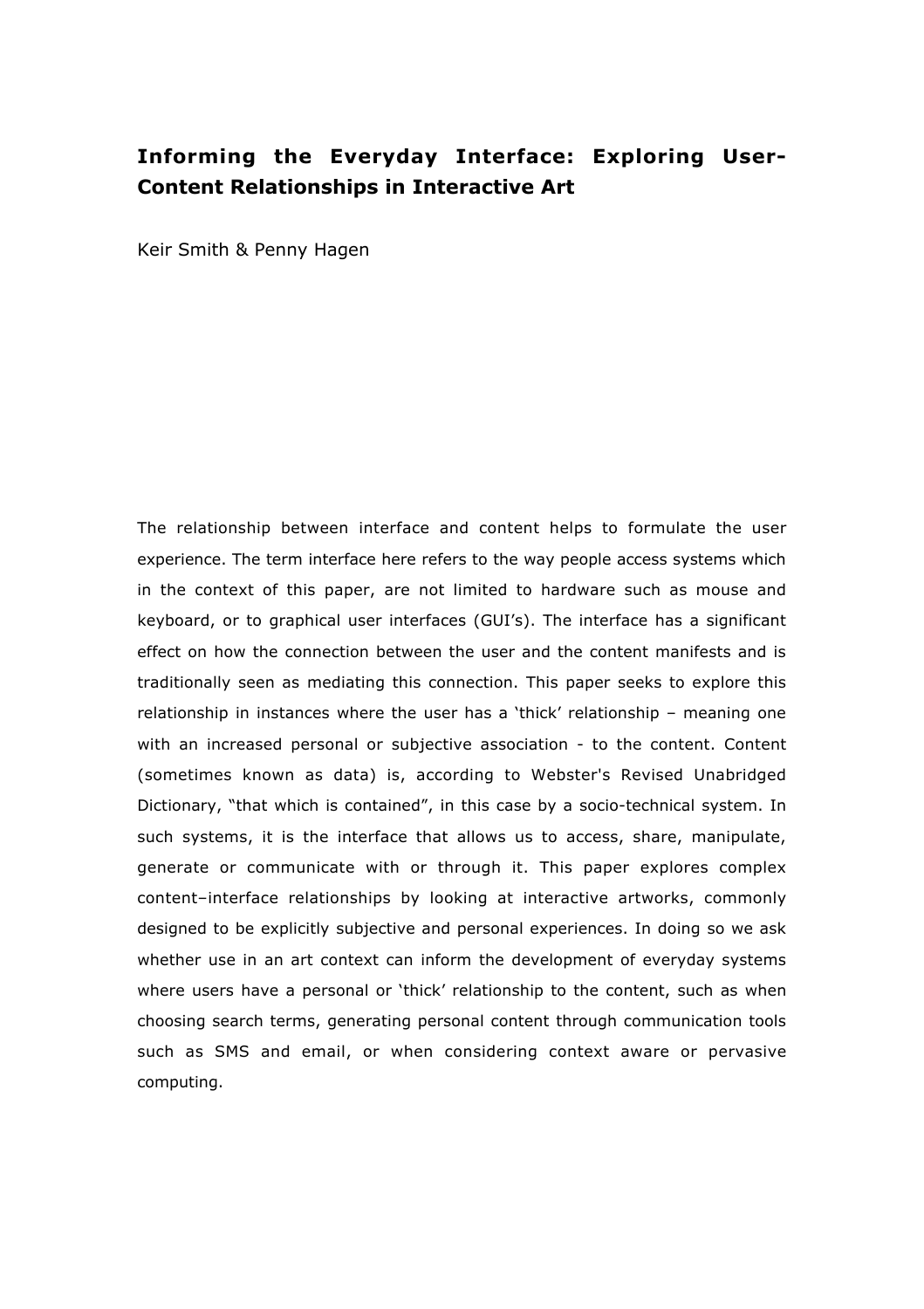n communication technologies where users are the architects of their own content the user/content relationship could be described as 'thick'. For example; you search for a particular file, person or item on the internet based on your own relationship to it – your keywords may be different to that of others, depending on the manner of your relationship to both the content you are searching for and the words you are using to search for it. For instance, if you used a webbased search engine to find an old friend from High School, the words that you use in your search are dictated by what you remember of him. Another person who is, say, looking for a plumber in their area, may also be looking for your friend, but the terms with which they search for him and their relationship to the search outcomes are completely different. The terms are defined, for each user, by their personal perspective formed through their social and cultural contexts. By looking at particular instances where a thick relationship is the key intention, such as in many interactive artworks, we intend to assess how this affects the content–interface relationship and design. This paper then asks whether the study of such complex content–interface relationships in interactive artworks can inform the design and development of technologies in the everyday. I

In some situations interface and content have clearly differentiated boundaries. Generally speaking in an Excel spreadsheet or a Word document, it is reasonably straightforward to define what aspects are the interface and which the content. Another example is Extensible Markup Language (XML), or any of its brethren, which allow you to specify certain presentation and interface characteristics that will be applied, independent of the content, by the output mechanism. The focus here is on the efficiency achieved in separating content from appearance, which takes advantage of the system's ability to abstract and generalise. In these technologies content takes the form of interchangeable data sets that can be added and subtracted, imported and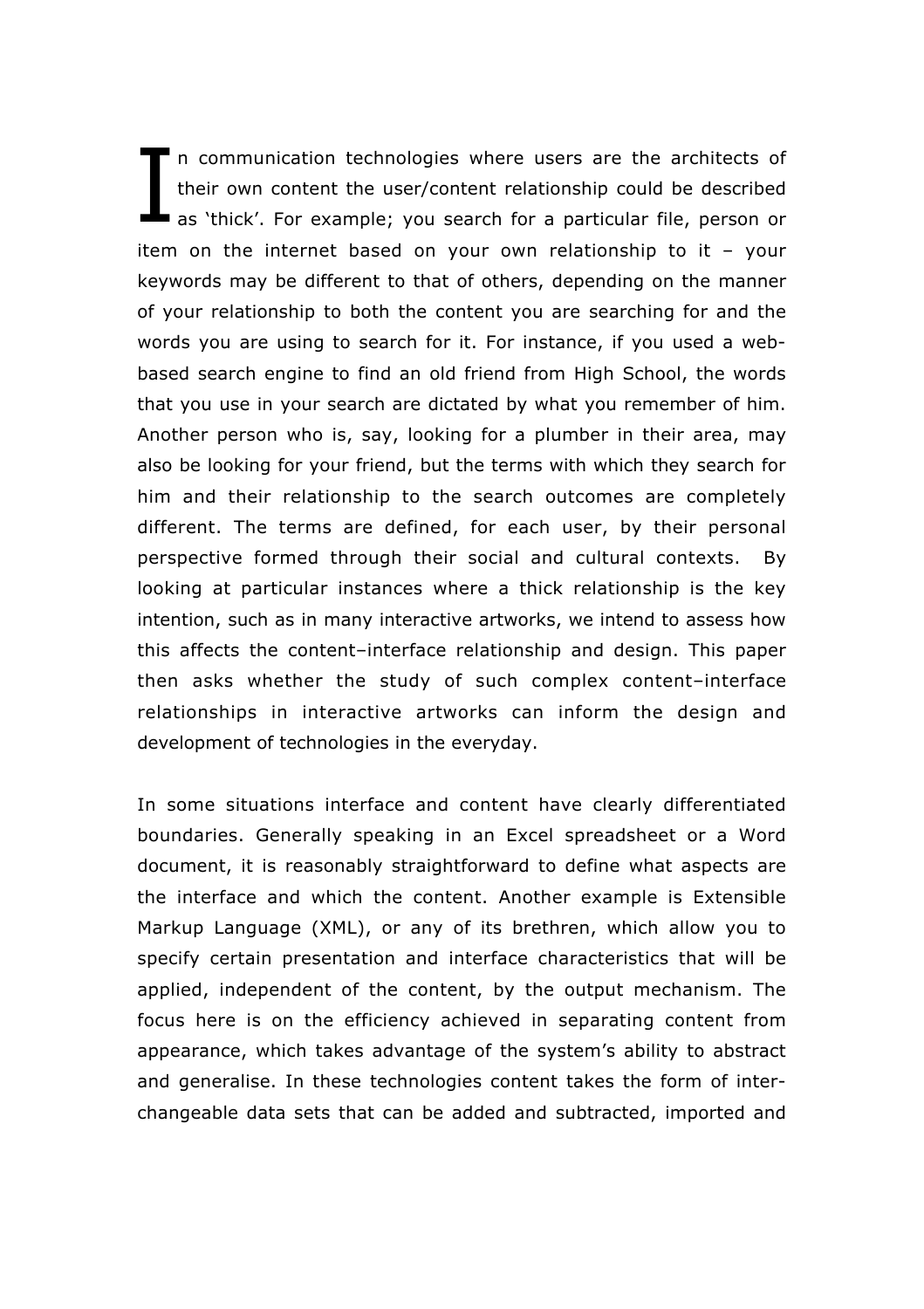exported, received, sent or updated with little or no effect upon the interface.

In many interactive artworks and Virtual Environments (VE's) however this definition is not so clear. In the developing field of multi-user virtual spaces success is often considered to be largely dependent on creating for the participant, the sense of actually 'being somewhere' or 'presence' (Lombard, Ditton 1997). The boundaries between interface and content become harder to discern. Clive Fencott makes the connection

> …much of the true interface between user and VE is embedded in the content and effectively separated from the interface technology itself, i.e. joystick, keyboard etc (Fencott 1999).

In such systems, the user's relationship to the content is paramount to the nature and quality of their experience. We have not set out to argue that people's relationship to content isn't always subjective, rather that in these types of systems the user's relationship to their content is clearly and, beneficially, explicitly subjective.

### **1. What is the role of the interface?**

Eric Bear of MONKEYmedia claims the majority of interactive media design does not have a complementary relationship between content and interface and stresses the need to match the message of the content with interaction techniques (1996a). This means building interfaces that complement the mode, style, emotion, context and intention of the content, and how the content will affect or be affected by the user. This suggests a situation where the interface is formulated by the relationship between the user's experience and the possibilities afforded by the content.

Design emphasis has shifted over the last few decades from the achievement of particular tasks, to supporting interaction and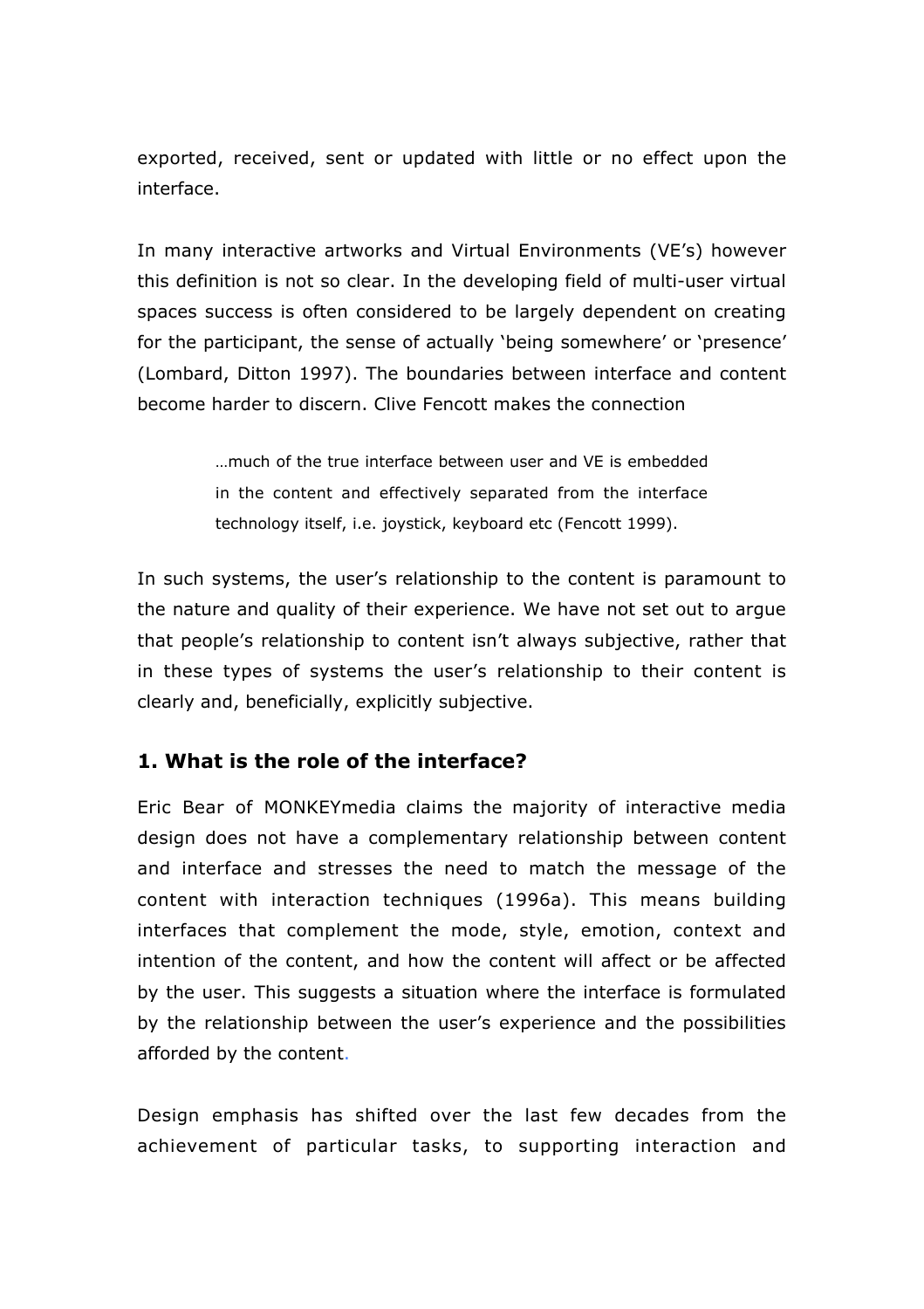communication (Preece et al 2002).Current changes taking place in our perception and use of interactive technologies includes a shift from single user to multiple users, from users to participants, or inhabitants in the case of virtual worlds, from desktop metaphors to mobile and ubiquitous computing, and from interface to interaction. Interactional environments and navigation systems are becoming social communication networks. Suchman (1987) maintains that traditionally systems designers have relied on computational models of development as opposed to situated interaction methodologies. We suggest this reliance on computational methods has contributed to the tendency for design practice to lack scope beyond the immediate, the aesthetic, and the technical. Even with an increased understanding of the wider concerns of interaction design - including phenomenological perspectives and the use of methods such as ethnography - there is still a focus on the technology first. We can no longer afford to see the user as a static object at a static desk, with data moving in, getting changed, and moving out (Bear 1996b). A phenomenological understanding shows us that people as a whole - not just their 'mind' or their clicking finger affect, and are affected by, technology use. The understanding of where the boundaries of interface, experience and interaction lie, is an evolving one, and within HCI (Human Computer Interaction) one that is currently dominated by dialogue around context and embodiment.

#### **2. Context & Content Aware**

Literature on HCI, Interaction Design and User-Centred Design (UCD) identifies context of use as a critical factor when designing interactive systems (Dourish 1998)(Moran 2001)(Nardi 1993)(Preece et al 2002)(Shneiderman 2002)(Suchman 1987)(Winograd 1997). We suggest that in some instances the user's relationship to the content should be considered a dominant contextual element. In recognising the significance of technologies as social communication networks, and computing in general becoming more pervasive, the imbrication of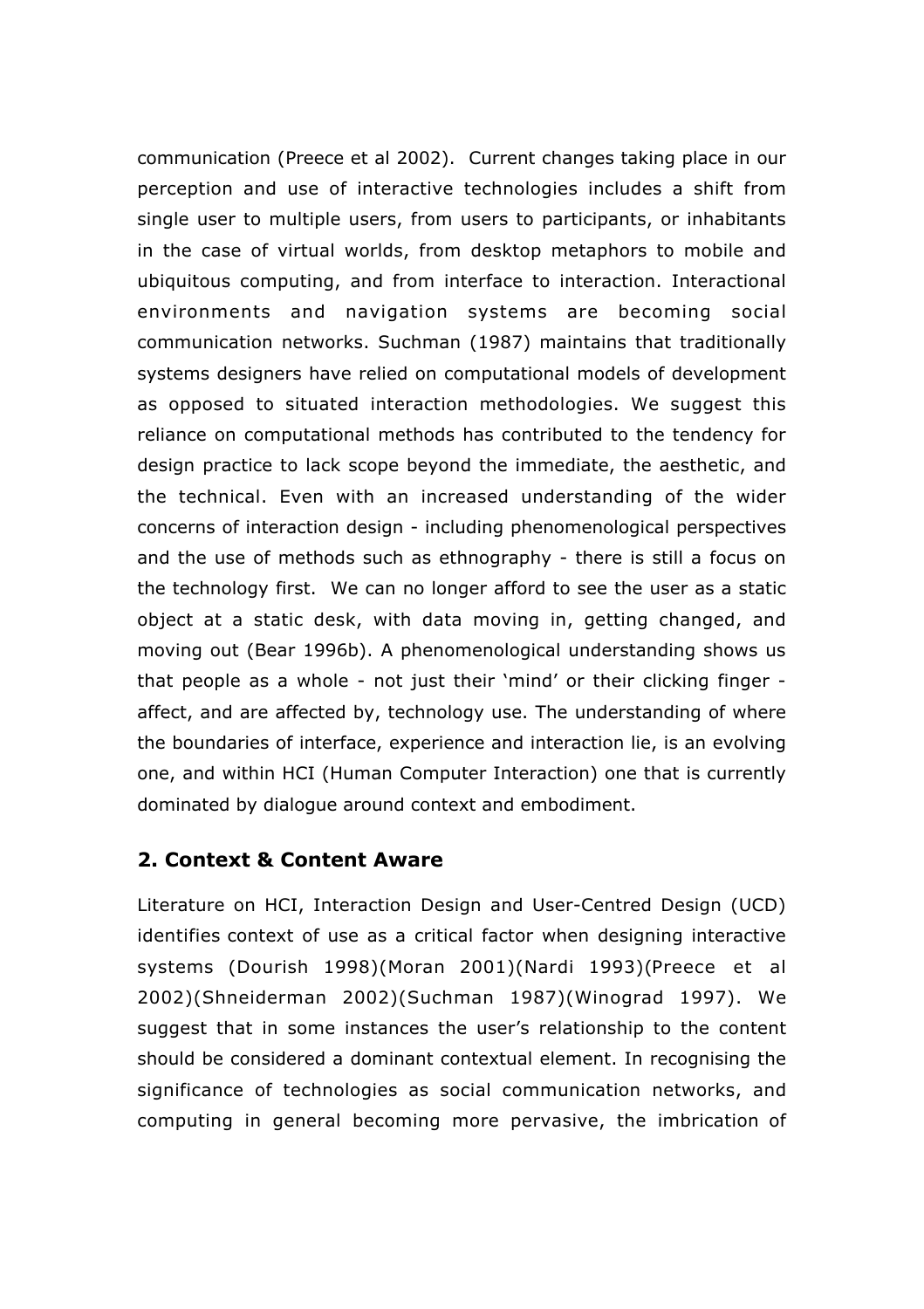content/context/interface and the relevance of thick relationships in computing interaction moves into focus.

Traditionally our understanding of context has commonly been limited to geography, location, identity or time (Moran 2001). According to Dourish the limitation of this approach is that designers of interactive systems;

> *context and activity are separable*. … the content or activity is "within" while the context is "without" (Dourish 2004).

However even when people have considered the 'social environment', for example whether you are talking to your boss or our co-worker (Schilit et al 1994), this hasn't been extended to consider the content of the conversation. An often-used example of context aware computing is when a mobile phone knows where it is geographically, and thus knows how to act. But an understanding of how thick relationships effect interaction and interface considerations suggests the phone might need to be not only context aware, but relationship to content aware. If you are in a museum and your phone turns off, that is context aware. If you are in a museum and your phone sends all incoming calls to message bank except for the one from your friend who is ringing from outside to see where you are, that is relationship aware.

This understanding of context is also restricted by the notion that it is important now, simply because we have moved away from the desktop (e.g. Dourish 2001, 2004). Without a doubt the mobility of users causes many extras complexities – however this perception continues to preference the geography or location as making the difference to the users' experience. As we have pointed out, without moving from one's desk context of interface changes as relationships to content change. That is not to say that the computer should turn pink when you are chatting to a lover online. This would be a typical misinterpretation of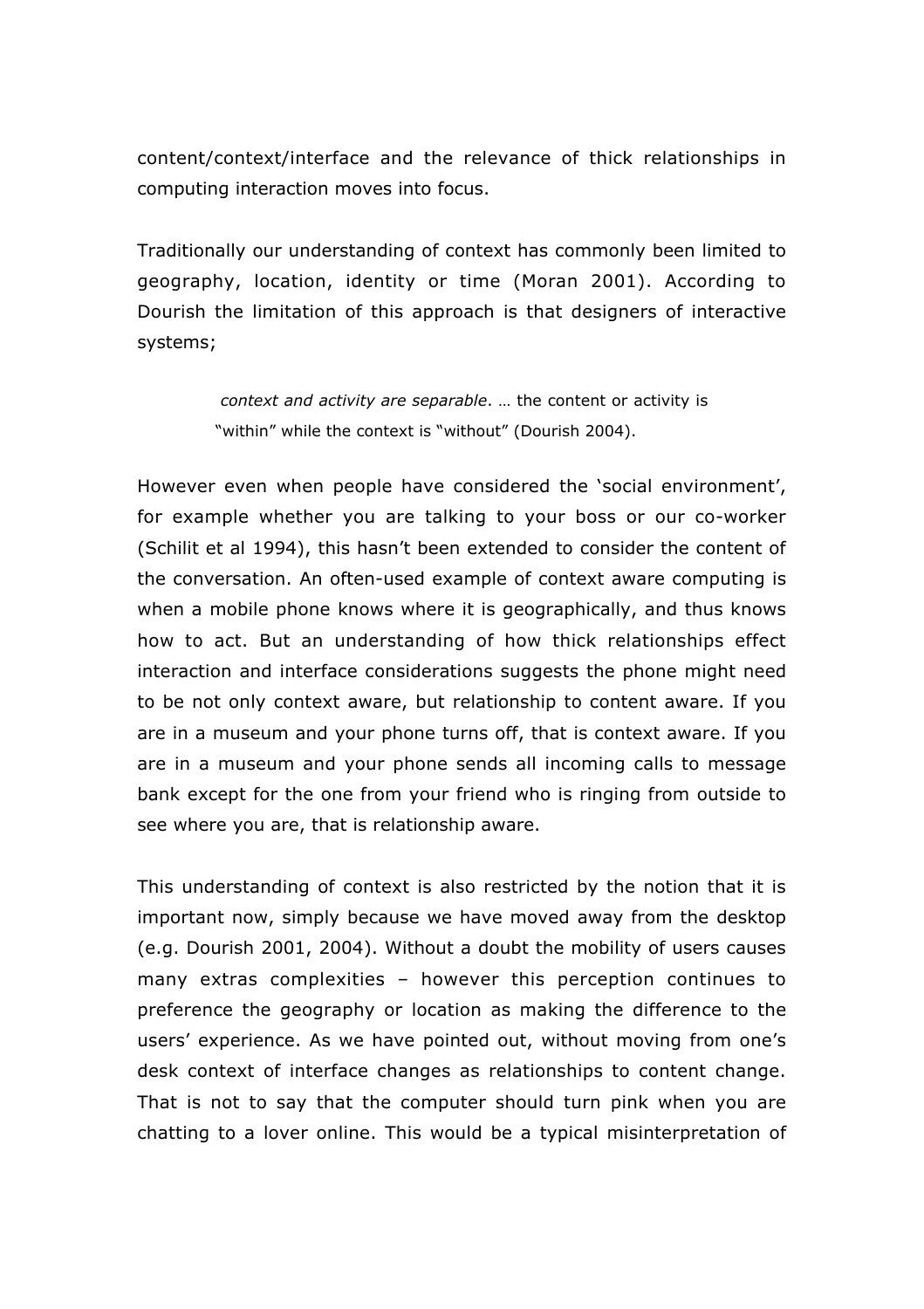designing for context, a little like assuming that because people use stickies on their top of their desk, they can be replaced but putting stickies on the computer desktop*.* There is still something to be learnt about what defines different contexts of use in terms of relationship to content, and how the experience of interface and content may be subjectively woven throughout the emotional experience of interaction.

In exploring artworks we discover a range of questions that relate to similar concerns around maintaining and managing thick relationships that designers of desktop, mobile and context aware technologies may wish to consider. Another factor that leads us to interactive artworks is the notion of embodiment, artists have been dealing with real people walking in and around their work for a long time. It is likely that they struggle with many of the same questions and challenges in understanding interaction from a phenomenological perspective as designers should.

#### **2. Thick relationships & the art interface**

It is not a bold statement to suggest that art is about meaning making, and that in interactive art the content and the interface are fused to make a single entity through which an artist can communicate his or her ideas to those experiencing the work. In the artistic domain content is, most often, deliberately created or selected to forge a particular relationship between the work and its audience. And, in some successful cases, a thick relationship is formed. Consider when you engage with an artwork, it is not unusual to experience a personal response, perhaps even an emotional or reflective one. However most everyday technologies, and their interfaces, are not designed with this in mind, despite the level of intimacy you may be engaging in, and it is possible that the oft sort goal of usability may be an oversimplification. However in some situations, regardless of the developers, designers or producers intent, everyday technologies elicit the same thick connection. In these situations the user(s) has an intrinsically thick relationship with the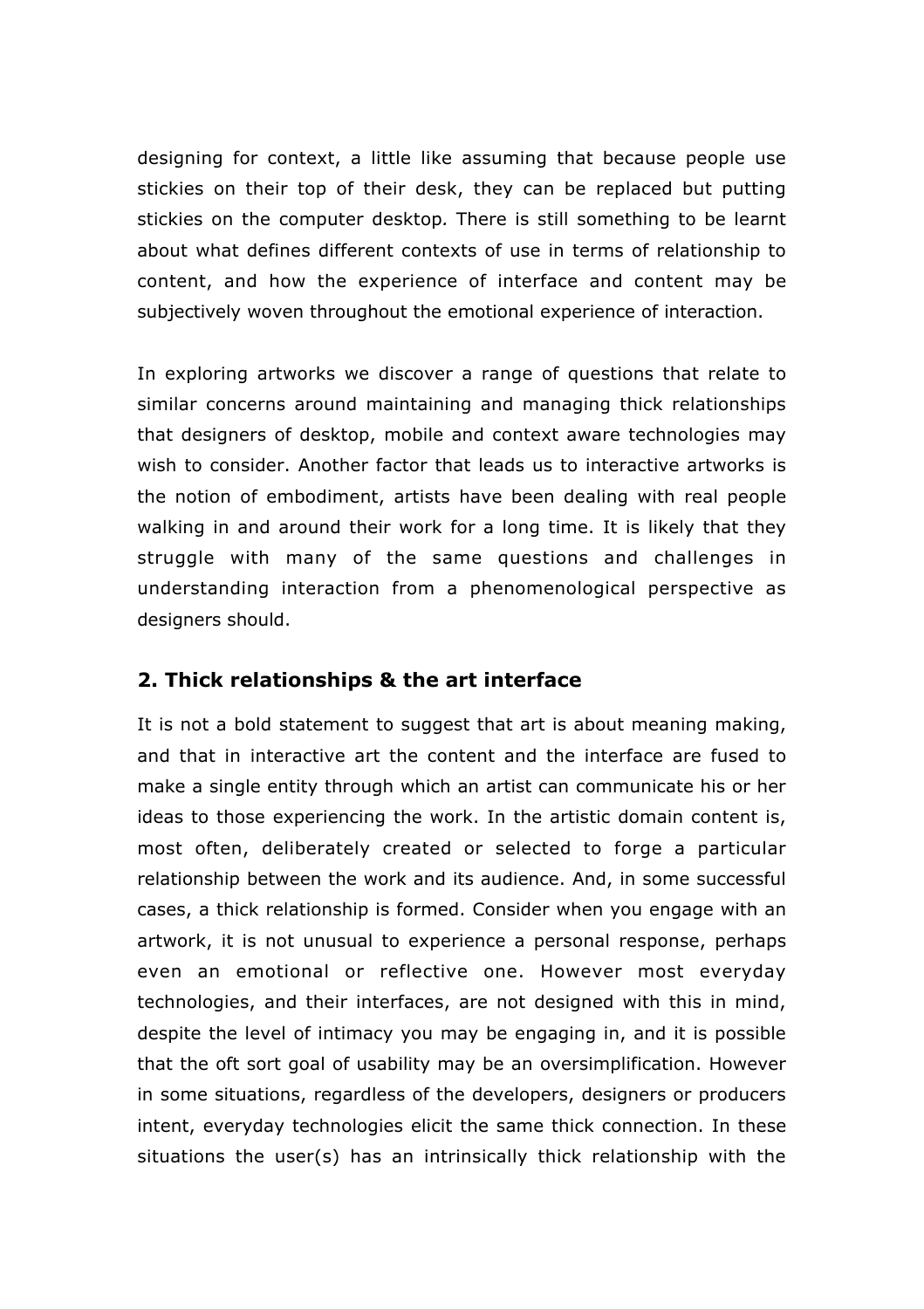content their technology happens to be providing an interface too. A phone interview for a job for example, or an argument with your lover.

In order to seek a better understanding of how the possibilities afforded by the content can or might formulate or influence the interface and therefore the user experience we have identified virtual environments (VE) and, in particular, interactive artworks as rich sites for such research.

We will draw on the following three examples in exploring such complex user/interface/content relationships. Simon Penny's *Traces*, Lynette Wallworth's *Still:Waiting* and the iCinema project *Conversations*. *Traces* enables the description of space and movement to become an environment for communication and is part of ongoing work by Penny to develop intuitive interfaces, that incorporate the whole body *(*Penny 1997). *Still:Waiting* is a meditative work focusing on understanding difference and effecting change through movement. *Conversations*, a multi-user VE, enables users to unravel their own narrative depending on the interaction choices they make, and the content they both engage with and generate (iCinema 2004).

#### **2.1 Traces**

*Traces* makes use of distributed Cave Automatic Virtual Environment (CAVE) technology and is a reaction to the disembodied nature of traditional interfaces. Using a multi-camera system *Traces* reflects the users body movements through a representational model made up of translucent moving bits that change form over time.

The content of this work is created through use, and is both generative and responsive. The physical body *is* the interface for exploring an interpreted representation of self, and that of others networked from different locations. The boundaries between participant, interface and content are indiscernible. Through this work Penny emphasises moving beyond the Cartesian body mind split when exploring interaction and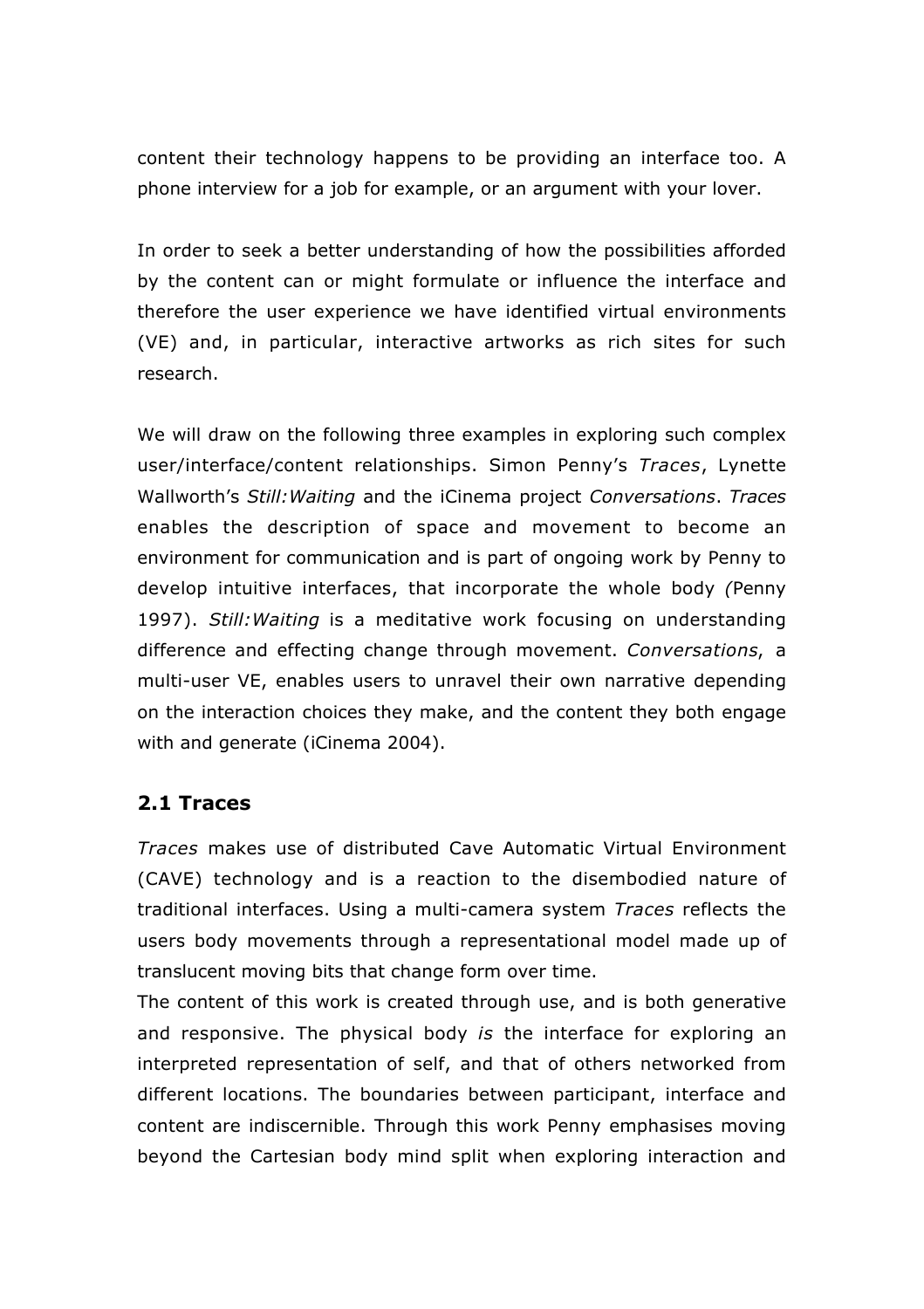technology use. *Traces* is a conscious effort to move away from GUI's and experience interaction

'which takes place in the space of the body' (Penny 1999).

In order to do this Penny has expanded the digital representation of the user beyond the single computational point – most commonly seen in the mouse, but also the case for traditional Head Mounted Display (HMD) Virtual Reality (VR) and CAVE's. To this end Penny has constructed a system that allows a 3d model of the user's entire body to be mapped in real time. Penny explores the ways people can physically communicate within this representational space, and has been credited with taking a technical space and turning it into a place of communication (Cyberstar Judges 1998). The fusion of action, interface and content is almost primitive, as is the level of sophistication that can be extracted from this particular thick relationship. Although on the surface this may be a simplistic interface – the level of interaction and emotional investment for the user is anything but, and very significant in terms of understanding embodiment for developing ubiquitous or wearable computing.

Unlike a typical HCI perspective we are less interested in the level of transparency or difficulty of the interface, than the way in which Penny perceives, builds upon and facilitates an intimate and embodied relationship between user and artwork.

## **2.2 Still:Waiting**

*Still:Waiting* is part of exhibition *Terra Alterius* which asks what would it mean if Australia had been colonised as 'land of another', rather than land of 'no one' (terra nullius). Wallworth has set out to create an interactive space in which people negotiate their actions and reactions in order to experience the nature of the space, in part answering this question. Footage of native birds nesting represent this complex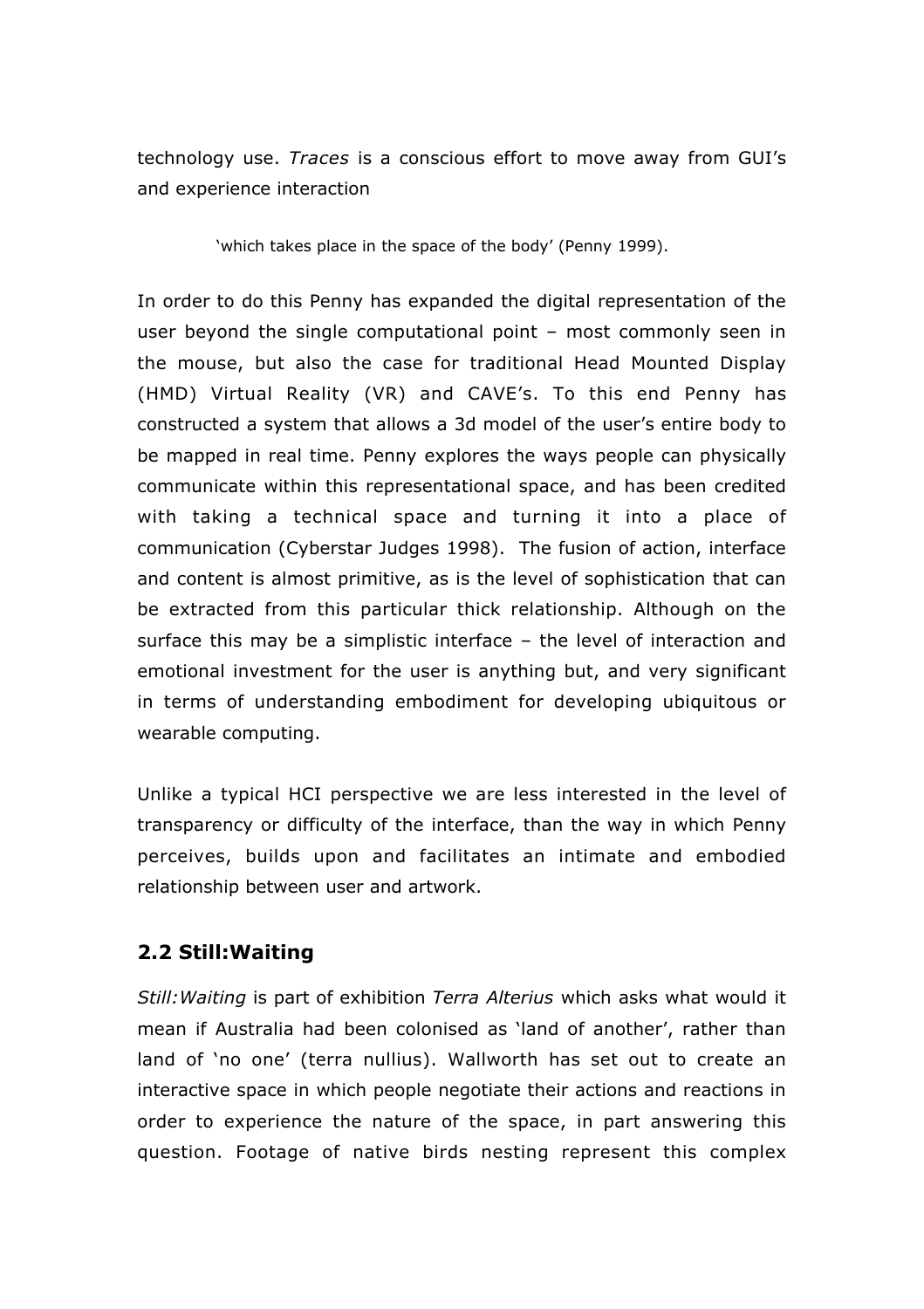proposition and participants can either learn about the nature of this foreign habitat, or disrupt it through movement. Learning new things takes time, and 'still waiting', in the space is required to achieve this. The footage of birds flying away from the tree is activated when people walk into the space, while the birds come back to the tree if someone sits down on one of the three tree stumps in the intimate space.

*Still:Waiting* seeks to build a relationship through movement and interaction between people and the work, and people in the work. What qualifies as interface in this instance is unclear. In a technical sense we can discuss floor pads and pressure sensors, how ever this hardware is not the negotiated experience, or mediator of communication between the audience and the work. And the content cannot merely be said to be the audio and video footage playing on the projection. At points our bodies are the interface, then the tree stumps, then the floor pads, but all together in this one intimate environment a thick relationship between content, context and participant is sort, and sometimes gained. Much like that of traditional installation the interaction is much more environmental, situated, contextualised. The artist doesn't perceive an interface or artefact through which people reach the content, but the development of a complex set of overlapping and fragile relationships and networks;

> I am interested in using technologies to structure spaces that encourage temporary inter-dependence. I think that feeling a part of a complex system is a useful sensation to achieve. Natural systems rely on complex relationships being maintained if not understood (Wallworth 2003).

#### **2.3 Conversations**

*Conversations* is an ambitious multi-user virtual environment where the story of Ronald Ryan's escape from Pentridge Prison, in Melbourne, is told. The viewer, using a HMD and spatialised 3D sound, bears witness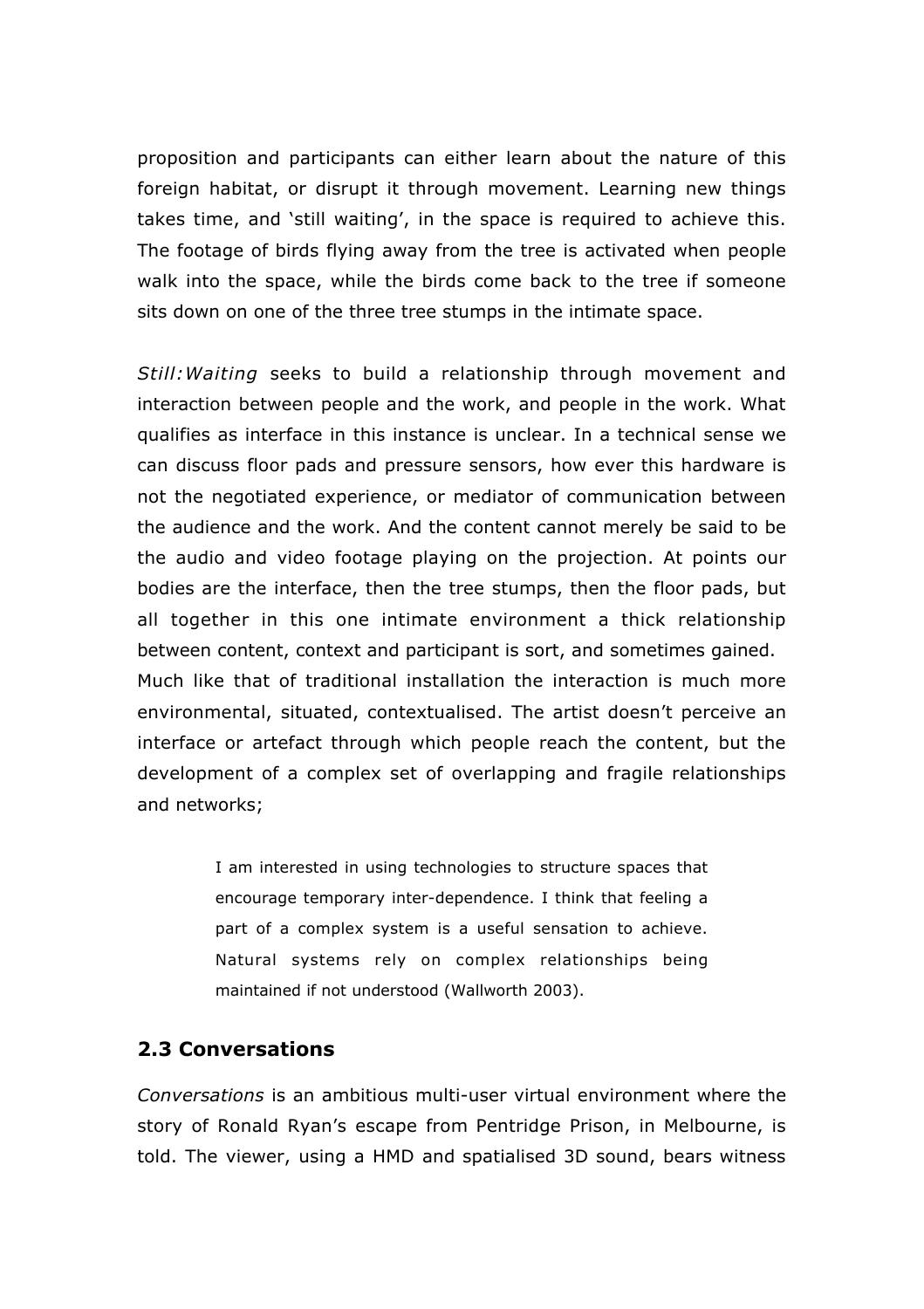to Ryan's escape as it happens, through a stereoscopic filmic recreation that fully surrounds them. After witnessing the escape the viewer is delivered into a virtual world where ghosts from the story try to influence the viewer's idea of what actually happened during the escape and what is the just punishment for Ryan, last man hung in Australia. The person immersed in the environment can talk with the ghost and all the other people concurrently using the installation.

While immersed in the work, the act of looking at a ghost will encourage it to approach, if the user's interest is sparked in another direction they can disengage from the ghost by looking away. Ghosts will also offer to bring other ghosts, as the installation incorporates voice recognition to allow users to call up anyone they desire.

Each individual's experience of the work, which includes almost 2 hours of linear material, depends on which parts of the initial escape sequence they witness, which ghosts they chose to interact with and any information the voice recognition system can ascertain. The narrative they uncover in the work will influence their faith in the justice of Ryan's hanging.

In this work the interface is the focus of the user's gaze, their voice, the movement of their head and the ghosts they interact with. In this way is it impossible to separate interface from content as without the content there is nothing to trigger the user's gaze, nothing for them to talk to or turn to witness. Without the ghosts there is no narrative, no story and no interaction, and equally without the user's actions and words there is no artwork.

In trying to evaluate such works from a traditional HCI perspective there are many options, but existing HCI methods don't allow for direct evaluation of the emotional and experiential content of the work. This paper suggests that the relationship between the user and the work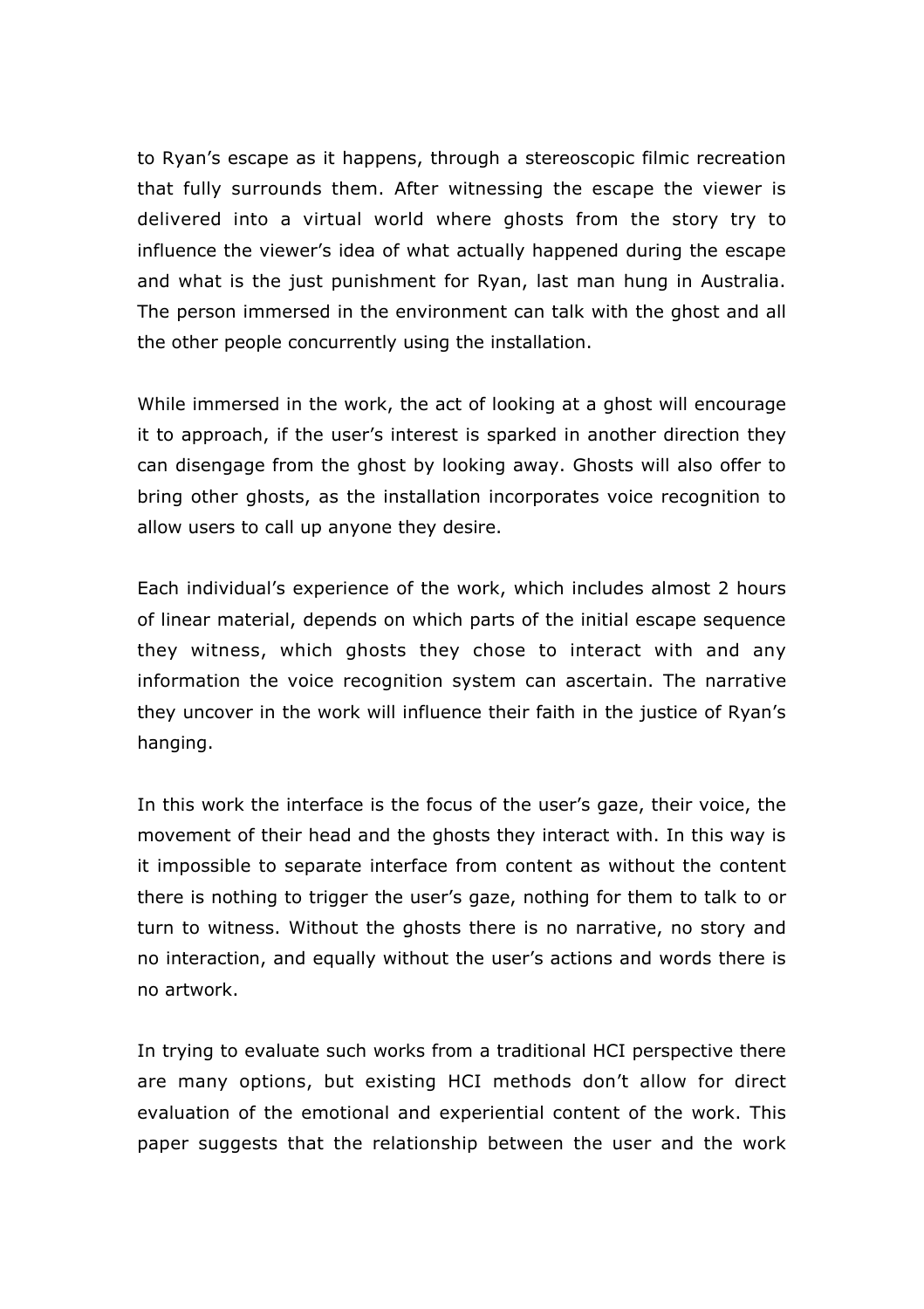changes the nature of the interface. A thick relationship to the content means that the interface is indeterminable, in the sense that is cannot be separated from the experience encountered.

## **2.4 Thick relationships at the art interface**

We believe that the questions that artists are asking are similar to designers in terms of trying to connect people, to get them to engage with each other, and negotiate information in virtual space, perhaps to have a feeling of 'presence' or place in order to carry out ordinary, or extra-ordinary activities, activities in which thick relationships to content, be it communication or personal information are formulated or pre-existing. All three works mentioned attempt to negotiate subjective and intersubjective relationships in real or distributed space which is a common challenge in everyday communication technologies.

Unlike most designers artists are able to focus on one instance, often in a controlled space, in order to attempt their cultural exercises. For the same reason many things artists do in their single situated space are not comparable to that of mass distributed design products or software, but that is not so much our concern here. What they do do which this paper argues is transferable knowledge, is deal specifically with the invocation, generation and experience of personalised relationships – and melding of space, experience and interface to content. It is this intentional acknowledgement and seeking of the thick relationship that we have explored and hope to utilise within HCI.

A designer friend made the following observation; artists create relationships and designers create objects. This may be true, but equally true is that these two creations have many things in common and can, hopefully, learn from one another. It is this particular commonality which has been illustrated in this paper, the thick content/user relationship, that allows us to connect the domain of interactive art with that of the everyday.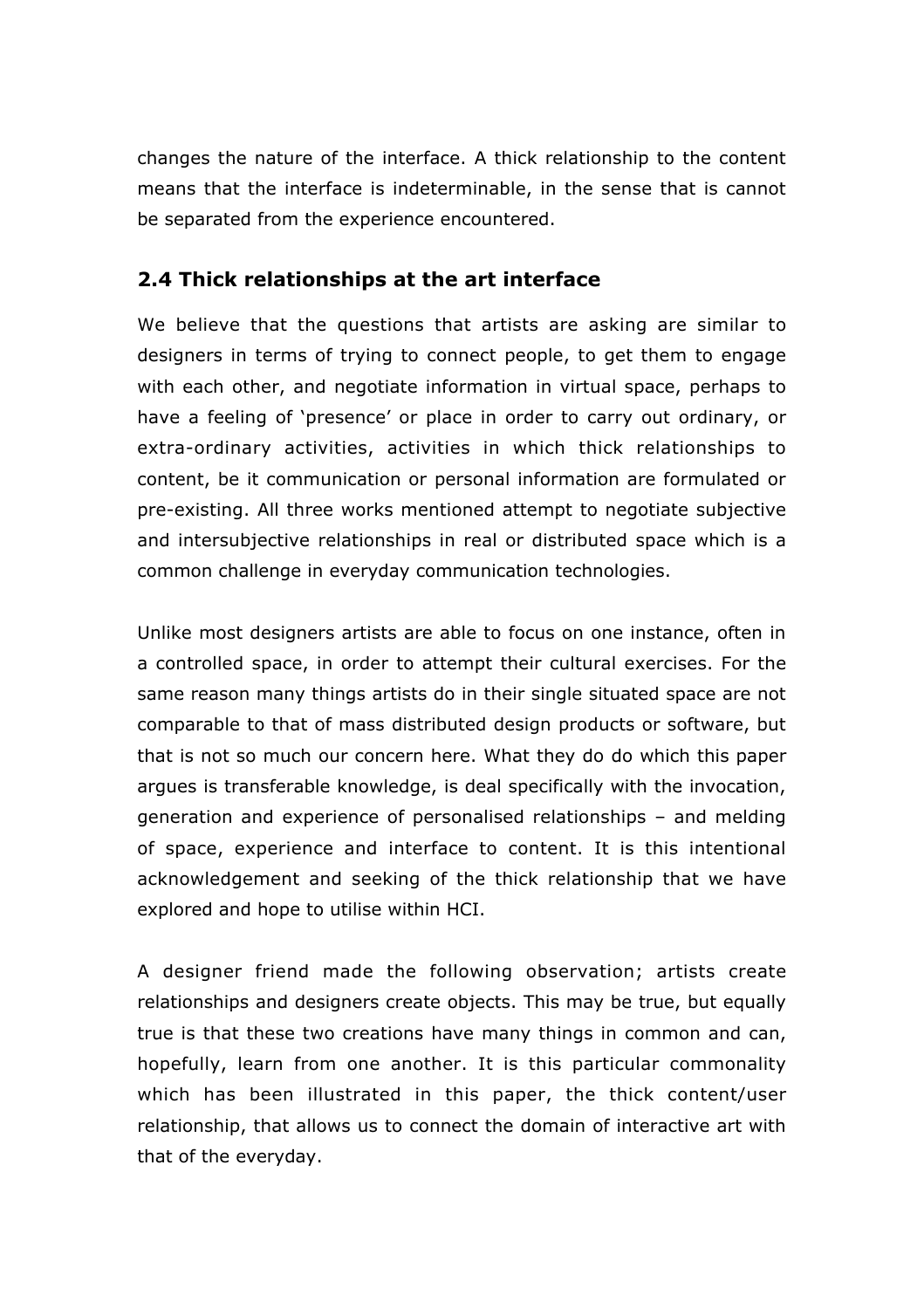#### **3. Objects and Relationships**

In the examples above the interface is not the component between the content and the user. The interface is part of the continuous, often changing dynamic and sometimes generative environment. Mark Weiser, father of Ubiquitous Computing, arques

> …the notion of interface itself is misleading since it implies a boundary or difference…the unit of design should be social people, in their environment (or context), with their various devices (MacColl et al, 2002).

In this sense we need to think in a broader way about the user/interface/content relationship. The way that artwork interfaces converge into environment, place, content and user means it is hard to define the boundaries, and this is the same with interfaces of the everyday, most obvious in context aware and ubiquitous computing. Can artists who are trying to engender a particular emotional experiences help us understand how certain emotional experiences can be supported, extended, contained, projected or negotiated? Or how the different ways of understanding, interpreting or considering interface can enable quite different outcomes? These artists are attempting to facilitate deep personal and interpersonal experiences through these works and are initiating the use of relationships that they hope will achieve this.

Seeing interface as an object that mediates interaction, or a conduit through which people communicate or make meaning, is the traditional HCI view of the interface (Dourish 2001). Most designers wouldn't argue the statement – 'the construction of the interface affects the user's experience', however we still tend to read the above as true. What these instances of interactive art may be telling us, in particular relative to thick relationships, is that this may turn out to be a limited way of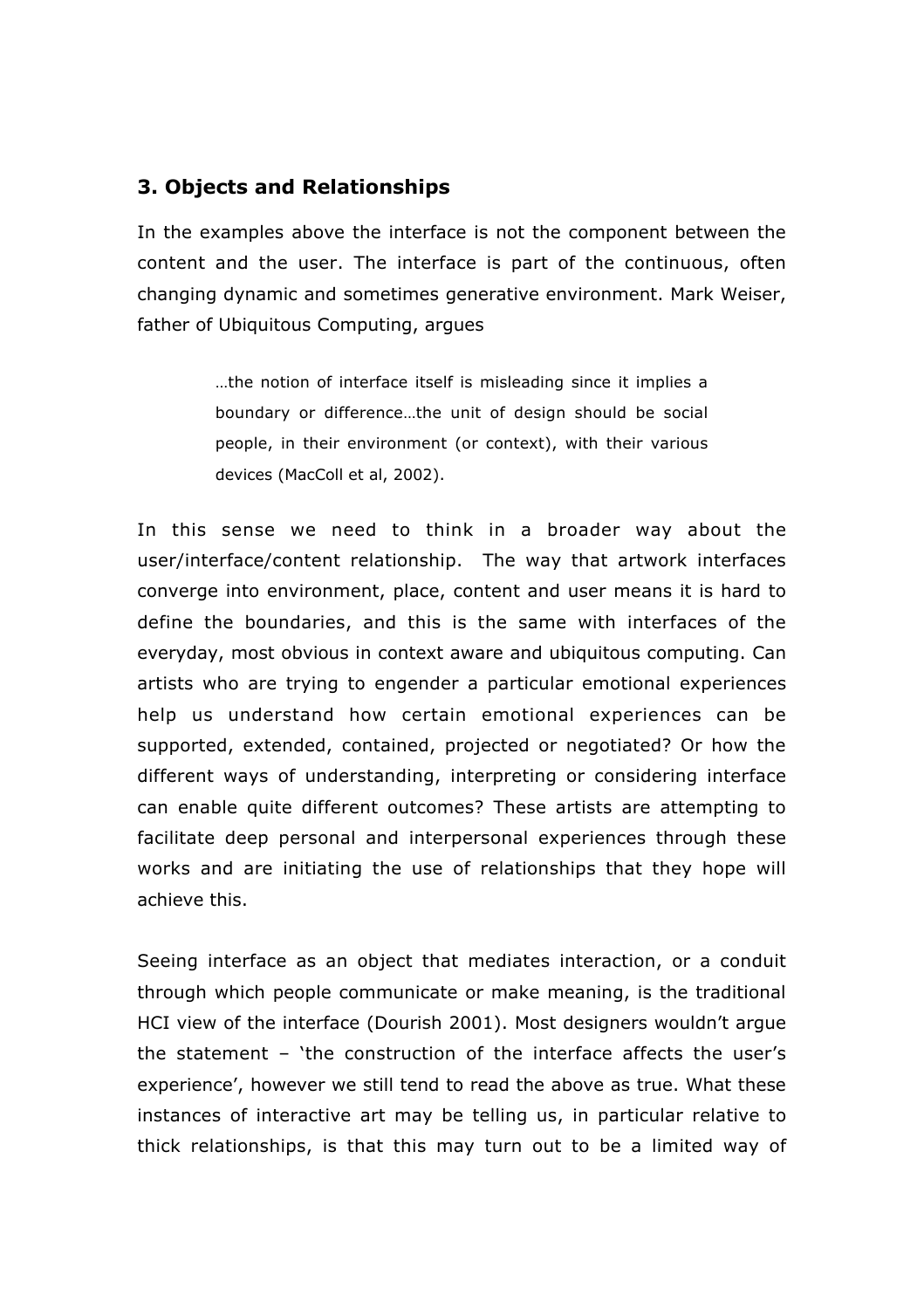viewing the interface. Perhaps the interface is not so much a mediator, or conduit which shapes, but more a complex shifting constituent of that experience, a participator and contextualiser of communication. Not an object in between, but intricately woven into the relationship and formulation of the content and communication itself.

## **4. Conclusion**

Moving beyond seeing the technology as a tool of productivity, to it becoming part of our environment of communication, expression, reflection, emotional exploration and social experiences calls for a more critical and phenomenological understanding of the interface. Through exploring the relationship between user, content and interface in interactive artworks, which often value and seek out very different user experiences to interactive systems designed for the everyday, we have sort to inform our understanding of user and content in relation to technology use and design in a broader context.

The idea that the interface does more than mediate, and that its boundaries can shift depending on the content and the user relationship, impacts on our understanding of people's relationships to technology use. Not only does it assist with understanding the scope of context aware computing, it reshapes our way of seeing design and use of interactive technologies. A better understanding of how personal/subjective relationships to content affect interface design broadens the design arena for technologies of the everyday. We see this as part of a necessary move towards accommodating different interactions and interfaces and a wider range of uses and users.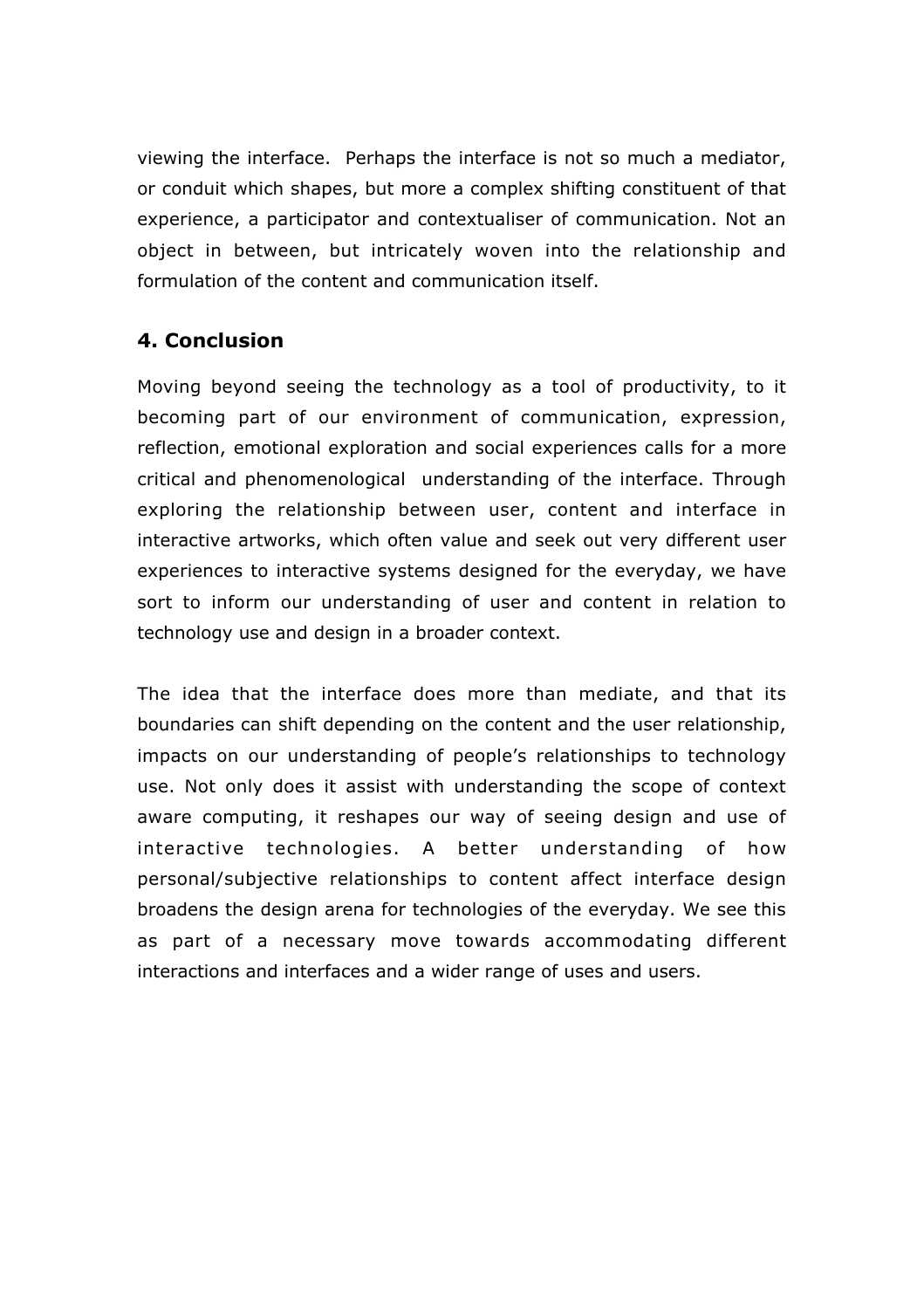#### **Acknowledgements**

The ideas expressed here have benefited from discussions with many people, including Lizzie Muller, Greg Turner, Gerhard Bachfischer, Toni Robertson and Jeffrey Shaw. We are also grateful the other members of the HCI group from UNSW and UTS in Sydney.

#### **References**

Bear, E. (1996a). *Connecting participants to content: five styles of engagement*. Retrieved 12 July, 2004, from http://www.monkey.com/FL3/mentor/IA\_199601\_FiveStyles.pdf

Bear, E. (1996b). Speaking at South by Southwest Interactive. Retrieved July, 2004

Chalmers, M., & MacColl, I. (2003). *Seamful and Seamless Design in Ubiquitous Computing* . Retrieved July 2004, 2004, from http://www.equator.ac.uk/PublicationStore/2003-chalmers.pdf

*Cyberstar. (1998). Cyberstar 98: Winners, Traces Retrieved October, 2003 from http://www.wdr.de/cyberstar/98win\_e.html*

Dourish, P., & Button, G. (1998). On "Technomethodology": Foundational Relationships between Ethnomethodology and System Design. Human-Computer Interaction, vol. 13, pp. 395-432.

Dourish, P. (2001). Seeking a Foundation for Context-Aware Computing. *Human-Computer Interaction, 1 6* (2-3). Dourish, P. (2004). What We Talk About When We Talk About Context. Retrieved September 2004, 2004, from http://www.ics.uci.edu/~jpd/publications/2004/PUC2004-context.pdf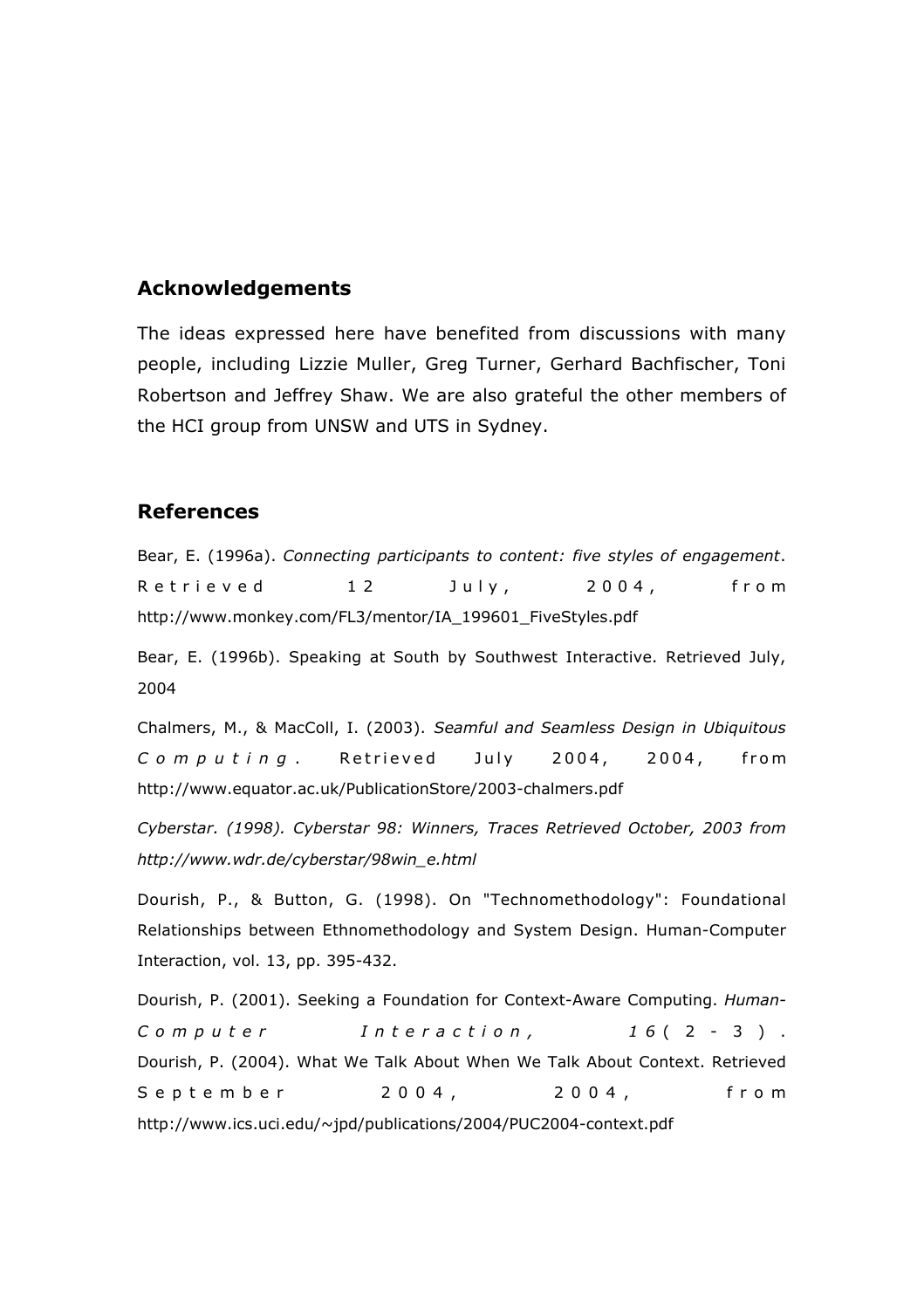Fencott, C. (1999). *Towards a Design Methodology for*

*Virtual Environments* . Retrieved 13 may, 2003, from http://www.cs.york.ac.uk/hci/kings\_manor\_workshops/UCDIVE/fencott.pdf

iCinema Centre for Interactive Cinema Research (2004) http://www.icinema.unsw.edu.au/projects/prj\_conversations.html

Johnson, S. (1997). Interface Culture. New York: Basic Books.

Lombard, M., & Ditton, T. (1997). At the Heart of It All: The Concept of Presence. *JCMC, 3 (2)*.

Lombard, M., & Ditton, T. (1997). At the Heart of It All: The Concept of Presence. JCMC, 3 (2).

MacColl, I., Chalmers, M., Rogers, Y., & Smith, H. (2002). *Seamful ubiquity: Beyond seamless integration*: Technical Report Equator-02-020,.

Masaki, F. (1998). *Impalpability*. Retrieved August, 2003, from http://contactzones.cit.cornell.edu/artists/fujihata.html

Moran, T. P., & Dourish, P. (2001). Introduction to This Special Issue on Context-Aware Computing. *Special Issue of Human-Computer Interaction, Volume 16*.

Nardi, B. (Ed.). (1996). *Context and Consciousness, Activity Theory Human-Computer Interaction*. London, UK: The MIT Publisher.

netzspannung. (2004). *Simon Penny: Traces*. Retrieved June, 2004, from http://netzspannung.org

Nielsen, J. (1993). *Usability Engineering*. San Francisco, USA: Morgan Kaufmann.

Penny, S. (1997). *Simon Penny research website*, from http://www.ace.uci.edu/penny/

Penny, S., Smith, J., & Bernhardt, A. (1999). Traces: Wireless full body tracking in the CAVE. Paper presented at the ICAT virtual reality conference, Japan.

Penny, S. (2002, January - April 2002). Paper presented at the Art in Motion Aim III, California.

Preece, J., Rogers, Y., & Sharp, H. (2002). *Interaction Design: Beyond Human-Computer Interaction.* New York: John Wiley & Sons.